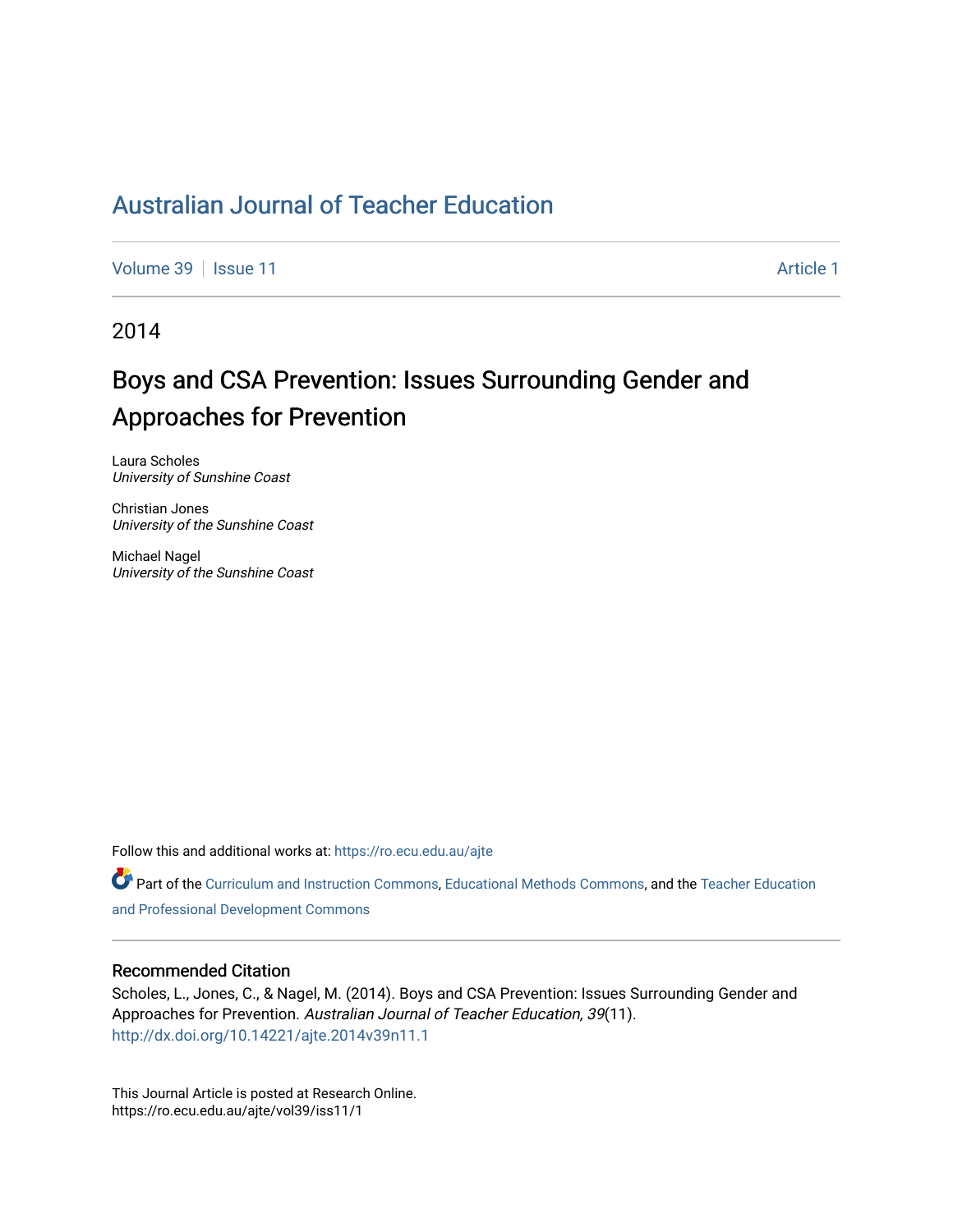### **Boys and CSA Prevention: Issues Surrounding Gender and Approaches for Prevention**

Laura J Scholes Christian M Jones Michael C Nagel University of the Sunshine Coast

*Abstract: Freda Briggs (2007) a leader in the field of child protection in Australia continues to raise concerns about the vulnerability and victimisation of boys, which she believes is substantially under-recognised. She argues that boys have not been well supported by child sexual abuse (CSA) prevention programs with child protection curriculum not yet having been developed to meet the special needs of boys. She advocates for school-based child protection programs that address issues relevant to boys (Briggs, 2007). This paper responds to these concerns and explores some of the complexities inherent in issues associated with boys and CSA, including boys' perceptions of abuse, their tendency to under-report the incidence of CSA and their perception that prevention programs are not relevant. The paper also considers some of the barriers to engaging boys in prevention programs effectively and proposes games-based CSA prevention as a contemporary means of delivering key messages that address the needs of both boys and girls.* 

### **Background**

 Child sexual abuse (CSA) is recognised as a widespread social issue that affects children, families, communities and the wider society significantly (International Society for the Prevention of Child Abuse and Neglect [ISPCAN], 2010; Kenny, 2009; United Nations International Children's Emergency Fund [UNICEF], 2012; Wurtele, 2009). In response to an increase in public awareness, professional documentation of its incidence, and concerns about the consequences of maltreatment, international agendas have encouraged a range of child abuse and neglect prevention programs (Briggs, 2005; Finkelhor, 2009; Renk, Liljequist, Steinberg, Bosco & Phares, 2002; ISPCAN, 2010; Sanderson, 2004; UNICEF, 2012, Wurtele, 2009). In Australia, The National Child Protection Council is a national body concerned with developing primary and secondary prevention strategies to reduce the incidence of child abuse and neglect. Every jurisdiction however has its own legislation for sexual offences. Concerns that systems have failed to protect children has resulted in a Royal Commission into Institutional Responses to Child Sexual Abuse. This national undertaking will review appropriate legislative, administrative, social and educational strategies to protect children from abuse. To date, attempts to enhance the protection of children have resulted in a diversity of initiatives that focus on school based CSA prevention programs (Finkelhor, 2009; Sanderson, 2004; Tomison & Poole, 2000; Wurtele, 2009). However, whilst school based prevention programs are prevalent research indicates there are conceptual weaknesses in many such program (Sanderson, 2004, Briggs, 2007) and there are concerns that issues for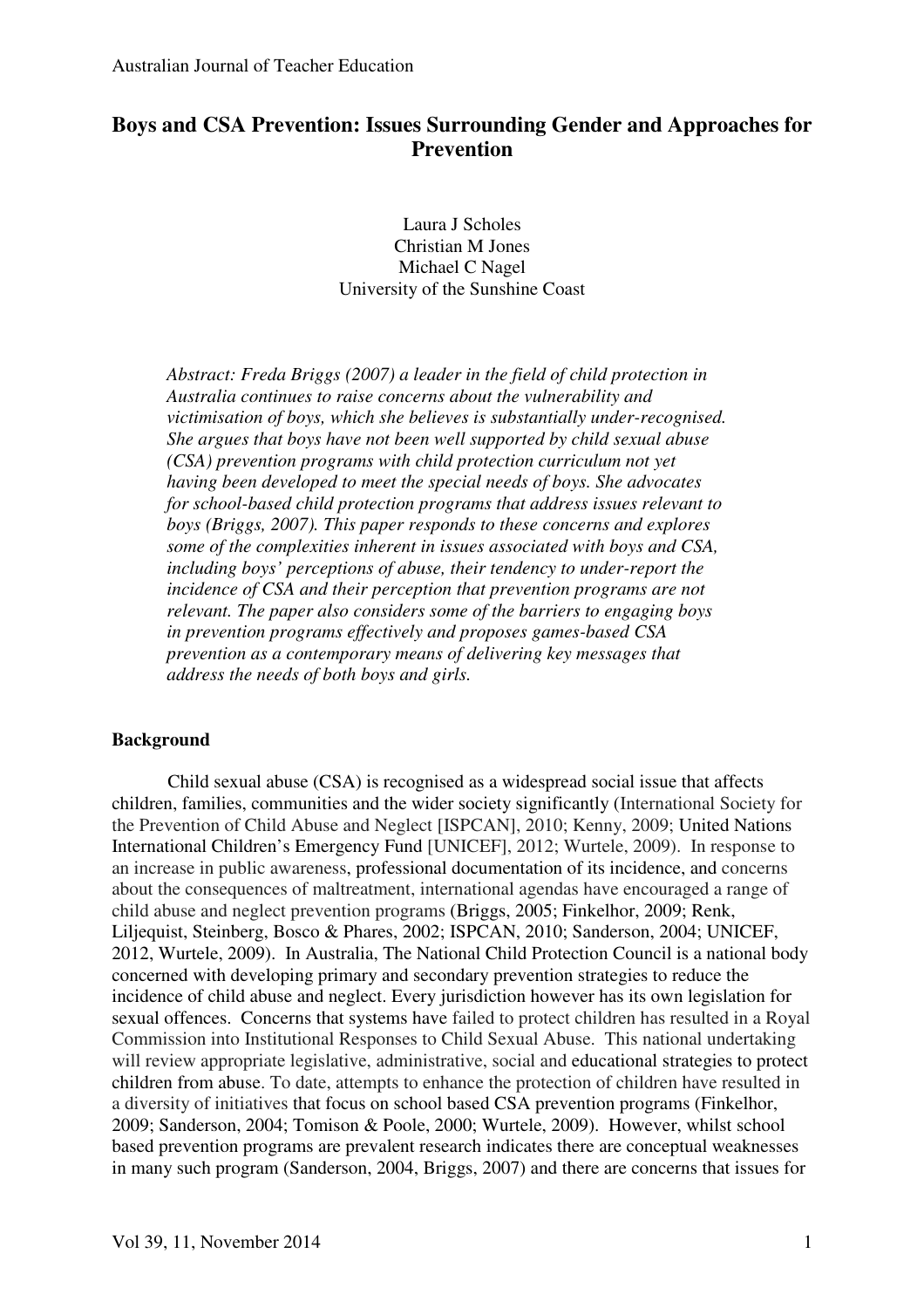boys have not been considered adequately (Briggs, 2005, 2007, Finkelhor, 1984).

 CSA prevention is a complex concept for children to understand, and few prevention programs are sufficiently comprehensive to have a meaningful impact (Reppucci & Haugaard, 1989). Acknowledging the complexity of the topic brings into question some of the taken for granted approaches to CSA and highlights difficulties associated with identifying what constitutes best practice in CSA prevention programs (Finkelhor, 2009; Lamont, 2009; Sanderson, 2004, Wurtele, 2009) and in programs appropriate for boys (Briggs, 2005, 2007; Finkelhor, 1984; Nasjleti, 1980; Reinhart, 1987). Through an exploration of contemporary issues for boys this paper foregrounds CSA prevention by addressing complexities associated with providing appropriate CSA protection for male primary school (5-12 years) students. We argue that gender, as it relates to CSA prevention, has to be a seminal consideration in the development of key messages and pedagogical modes of delivery of school based prevention programs.

 In this paper we contribute to discussions concerning best practice in CSA programs and (1), review CSA prevention issues for boys; (2), consider the influence of cultural stereotypes; (3), propose appropriate key messages, and; (4), argue for a games-based approach to the delivery of CSA prevention programs for both boys and girls. Furthermore, we believe that a games-based approach has the potential to overcome many of the barriers associated with boys' and CSA prevention programs for boys and has the advantage of achieving learning objectives through play and engagement while also integrating serious learning and interactive entertainment (Department of Education and Early Childhood Development [DEECD], 2011; Gee, 2008; Jenkins et al., 2006; Klopfer, Osterweil & Salen, 2009; Prensky, 2007; Johnson, Smith, Willis, Levine, & Haywood, 2011). CSA Prevention Programs and Boys

 Freda Briggs (2007), a prominent humanitarian and child protection advocate, highlights an important issue when she expresses concern for male victims of CSA, asserting that boys' issues have received inadequate attention. Significantly, her apprehension reiterates concerns voiced more than twenty years ago by a number of researchers (see, for example Finkelhor, 1984; Nasjleti, 1980; Reinhart, 1987). Briggs (2007) also argues that boys have been disadvantaged by CSA prevention programs as the issue of CSA has been predominantly regarded as a feminist issue with child protection curriculum not yet having been developed to meet the specific needs of boys. Indeed, the first CSA prevention programs were originally designed primarily to meet the protection needs of girls (Bagley, Thurston & Tutty, 1996; Briggs, 2005, 2007; Dziuba-Leatherman & Finkelhor, 1994). This initial focus on girls was understandable as the earliest sex abuse prevention program was written in 1976 by an American woman attached to *Women Against Rape* (WAR) and working from a Columbus (Ohio) Rape Crisis Centre (Briggs, 2007). This attention on girls has continued with the development of school-based prevention programs primarily written mostly by female teachers who often lack knowledge about issues for boys, the grooming process as it pertains to boys, and what boys need to know in order to stay safe (Briggs, 2007). There is a need in prevention programs for the explicit consideration of child protection issues for boys, with an understanding that many boys tend to believe they are less likely to be sexually abused and to perceive programs less enthusiastically than girls (Briggs, 2007; Finkelhor & Dziuba-Leatherman, 1995). Boys also have a tendency to rate programs less highly than girls, believing they are less helpful, less interesting, and less likely to contain any new information (Finkelhor, 1995).

A further concern linked to boys and CSA is a consensus that girls are more likely to report incidences of sexual abuse than boys (Boney-McCoy & Finkelhor & Dziuba-Leatherman, 1995; Briggs, 2007; Dziuba-Leatherman & Finkelhor, 1994; Feiring, Taska & Lewis, 1999; Knopp, 1986; Salter, 1992; Stoltenborgh, van IJzendoorn, Euser & Bakermans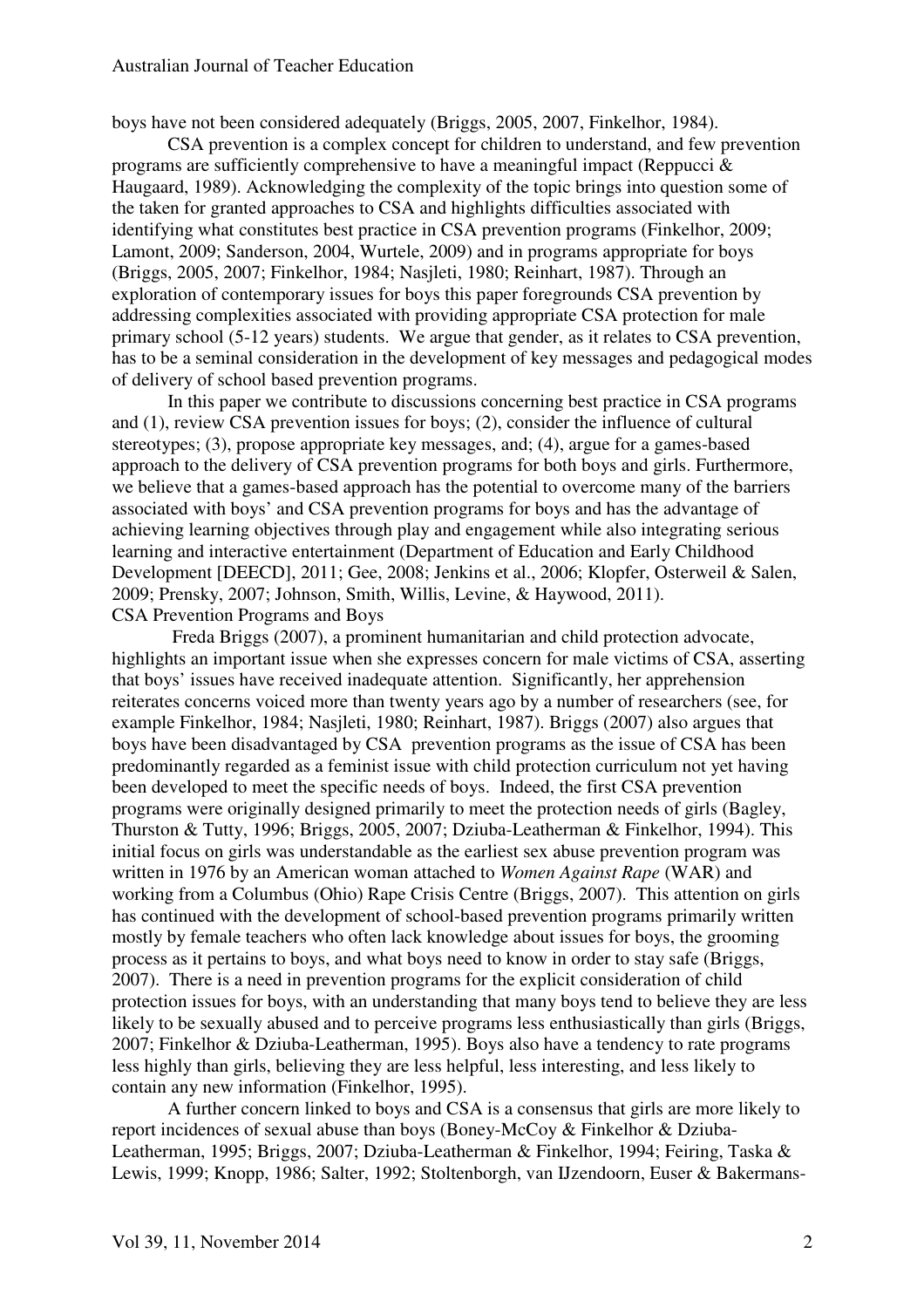Kranenburg, 2011). However, while statistics suggest that one in three girls and one in seven boys experience sexual abuse by the age of 16 years, it has been argued that boys are actually at much higher risk than girls and simply do not report the abuse (Briggs, 2005, 2007; Dube & Hebert, 1988; Hunter, 1990). In the Australian context, the Queensland Crime Commission and Queensland Police Service (2000) report on CSA found low levels of disclosure, especially by boys, resulting in a recommendation that a survey of male victims and survivors of CSA be facilitated to examine the barriers to disclosure. This gender disparity in reporting has been reiterated by others in the field (Briggs, 2005, 2007; DeVoe & Faller, 1999; Dziuba-Leatherman & Finkelhor, 1994). The central concern is that while barriers to boys' reporting abuse have been acknowledged these difficulties require further clarification, discussion and consideration within prevention programs, particularly in relation to cultural stereotypes encompassing the issue.

### **The Influence of Stereotypes and CSA Prevention for Boys**

While boys experience different issues to girls in terms of engagement in CSA prevention programs and the reporting of abuse, these issues have been exacerbated by stereotypes that position boys within very limited boundaries constraining how they perceive themselves within the perpetrator/victim dichotomy (Romano & De Luca, 2001; Stoltenborgh et al., 2011). Often, traditional stereotypes perpetuate male masculinity and position men as in-control, or as aggressors rather than victims, creating barriers to boys' successful engagement in CSA prevention programs (Briggs, 2005, 2007; Dziuba-Leatherman & Finkelhor, 1994; Romano & De Luca, 2001). Inappropriately designed programs may inadvertently add to a risk of victimisation of boys. This is particularly problematic when prevention education programs emphasise child control of CSA scenarios (Dziuba-Leatherman & Finkelhor, 1994). When program content focuses on strategies for children to avoid, respond to and manage a potential sexual abuse situation, boys have been found to perceive CSA as being within their control (Dziuba-Leatherman & Finkelhor, 1994). Believing that CSA is controllable may put boys at higher risk of victimisation if they are unaware of their vulnerability and the notion that CSA can happen to anyone (Dziuba-Leatherman & Finkelhor, 1994). While many prevention education programs convey information related to risk, programs that emphasise empowerment can simultaneously enhance boys' sense of control (Dziuba-Leatherman & Finkelhor, 1994). Although a focus on student empowerment in programs was in response to previous notions of 'scare' tactics, which were found to be unproductive (Dziuba-Leatherman & Finkelhor, 1994; Finkelhor & Strapko, 1992), the emphasis also makes disclosing abuse more confronting for males, who view victimisation as a loss of control and thus evidence of weakness and failure (Romano & De Luca, 2001; Stoltenborgh et al., 2011).

Much of the reticence to acknowledge that boys are at risk for CSA stems from traditional stereotypes that perpetuate particular images of male sexuality (Stoltenborgh et al., 2011). Increasingly, it is apparent that an ongoing male ethic of self-reliance makes victimisation shameful, and the stigma of homosexuality discourages boys from reporting much sexual abuse that occurs at the hands of older males (Finkelhor, 1984; Stoltenborgh et al., 2011). Unwanted sexual contact creates tensions with the popular image of a 'real man' (Bolton, Morris, & MacEachron, 1989; Stoltenborght et al., 2011). Male sex role condition, including homophobia, lack of societal encouragement to report and seek treatment, and fear of stigmatisation, have all been identified as adding to males sense of shame (Briggs, 2007; Finkelhor, 1984). Furthermore, male victims may be unable to talk about their abuse and tend to accept responsibly for what happened even though a third of offences occur before the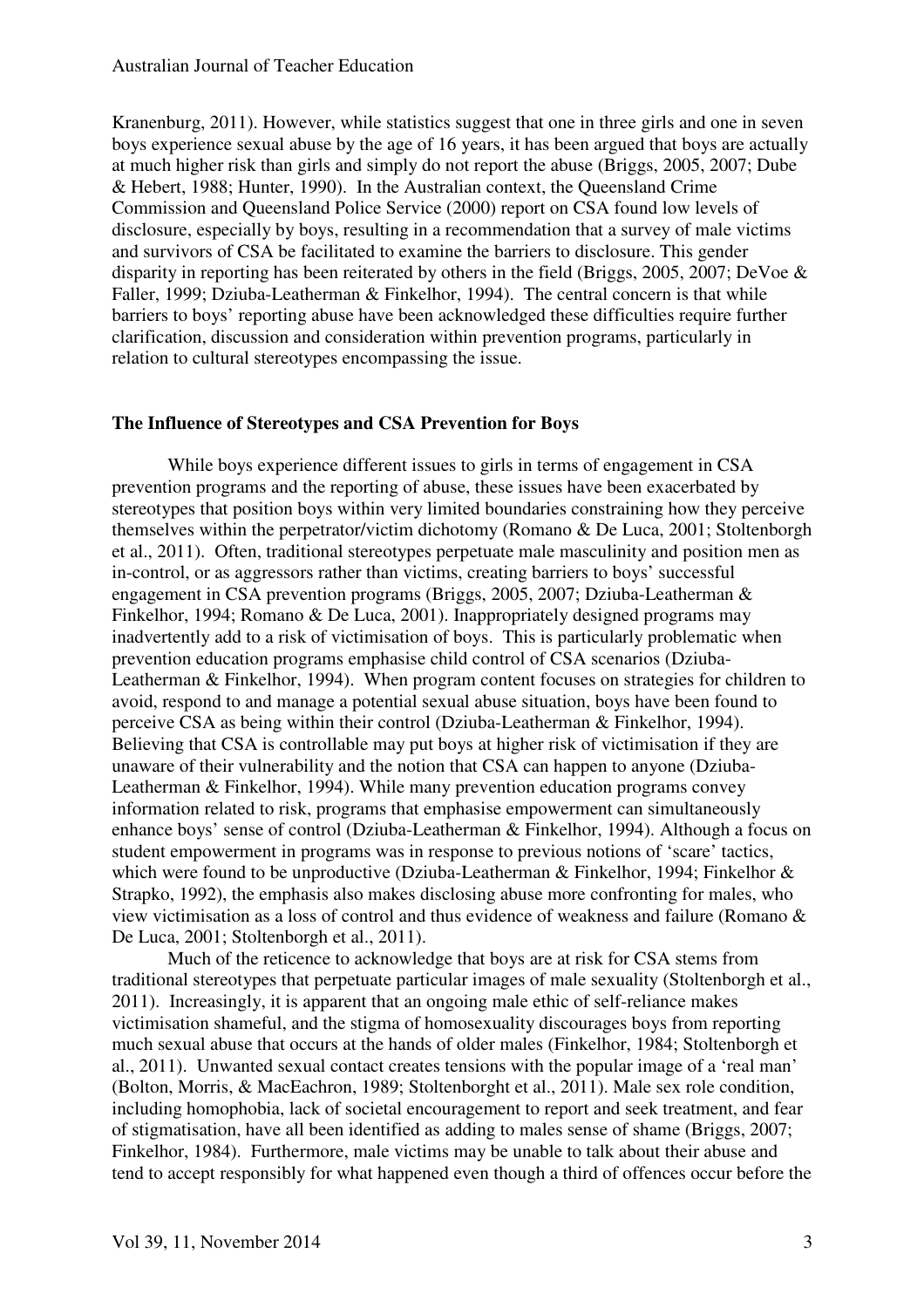age of six (Finkelhor, 1984; Briggs, 2005, 2007). Moreover, rates of non-disclosure for boys tend to increase with age as boys are socialised into notions of masculinity that overemphasize self-reliance and controllability, being brave and strong and homophobia (Cermak & Molidor, 1996; Dorais, 2002; Finkelhor, 1984; Paine & Hansen, 2002).

Boys also deal with issues associated with gender stereotypes that perpetuate males as the instigator of CSA rather than the victim and beliefs that sexual experiences with older women are not abusive (Coxell, King, Mezey, & Gordon, 1999; Stoltenborgh et al., 2011). These beliefs influence non disclosure due to fear of peer homophobia, confusion about sexuality and the fact that victimisation is the antithesis of boys' personal identity as a male (Briggs, 2005; Dziuba-Leatherman & Finkelhor, 1994; Romano & De Luca, 2001). Additional concerns expressed by boys include feelings of embarrassment, guilt, fear that their peers will find out and torment them, and concerns about retribution from the perpetrator (Briggs, 2005). The development of effective CSA prevention for boys therefore needs to address barriers to males reporting abuse, engage males in relevant content, and actively develop child protection knowledge, skills and key messages.

### **Key Messages for CSA Prevention Programs**

Additional barrier to boys learning CSA prevention strategies includes the key messages that are often presented in programs. Key messages that focus on perpetrator resistance techniques are problematic as they emphasise controllability of a potential situation. They also reinforce boys' preference for more 'superhero' responses, or more confrontational, less planned strategies that focus on physical aggression (Asidigian & Finkelhor, 1995; Grober & Bogat, 1994; Sanderson, 2004; Sang, 1994). Prevention programs therefore need to guide boys to consider more appropriate strategies with an emphasis on the recognition and reporting of suspected instances (Sanderson, 2004). Boys have also been identified as demonstrating poorer problem solving skills than girls, when it comes to sexual dilemmas, and a belief that they have the power to stop such unwanted advances (Bagley et al. 1996; Sang 1994; Finkelhor & Dziuba-Leatherman 1995). Scenarios that help boys to identify abuse situations and appropriate responses would provide problem solving opportunities (Briggs, 2005, 2007). Adding to boys confusion about what constitutes CSA, young males appear to live in a more sexualised environment than girls, and regard invitations to explore sexuality with older boys as normal (Briggs, 2005). This exploration is often considered a private matter that is not reportable. Briggs (2005) contends that boys rarely identify sexual abuse correctly and offenders typically offer attractive inducements otherwise banned by parents such as alcohol, pornography, sex-talk, cigarettes and drugs, therefore enticing boys to feel privileged to be allowed access to the secret world of male adult sex. This increases confusion and difficulties for boys in distinguishing what constitutes sexual abuse (Fondacaro, Holt & Powell, 1999; Briggs, Hawkins & Williams, 1994).

Establishing what constitutes CSA while identifying and challenging myths are important considerations for encouraging boys to assimilate new understandings and knowledge. A school-based approach to CSA can facilitate evidence based understandings. Teachers are well positioned to enhance learning experiences by implementing socially just practices that disrupt problematic gender stereotypes and foster CSA knowledge and skills as an integral part of students' health and well-being. Broadening boys' understandings of CSA requires teachers to challenge social beliefs and norms of gender with an awareness eof how stereotypes are developed during gender construction. Expanding the repertoire of CSA understandings for boys involves engaging them in ways that do not conflict with desirable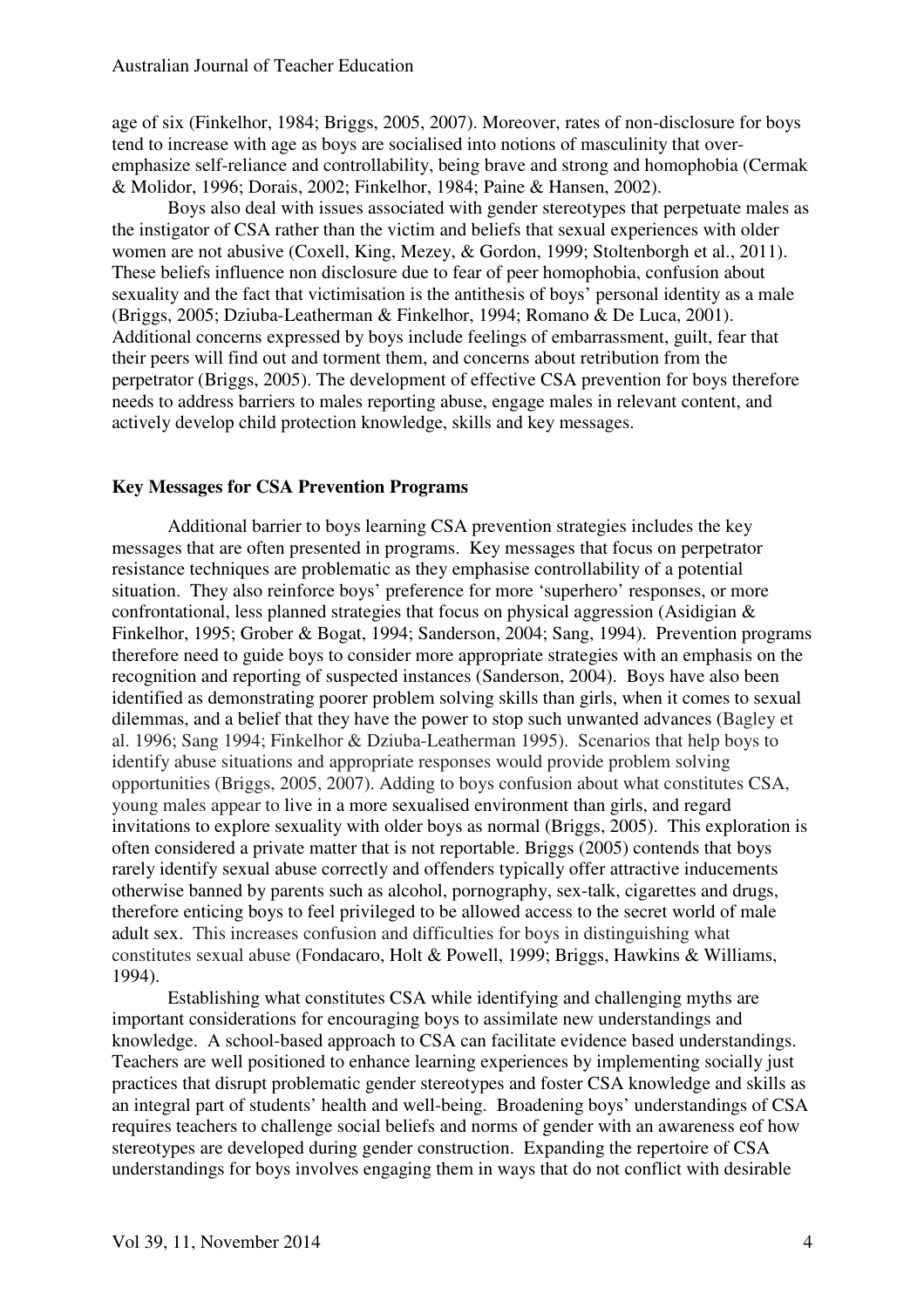constructions of masculinity but instead provide relevance, meaning and avenues for them to expand the boundaries of their constructions of being a male.

Best practice in CSA prevention also includes implementing appropriate key messages and content. While acknowledging there is no single approach to victimisation prevention (Asdigian and Finkelhor, 1995), the development of core key messages provides baseline content that can be tailored to suit diverse cohorts of children including factors such as gender. Drawing on the work of Wurtele (2002), Figure 1 provides an overview of key messages to inform CSA prevention with specific considerations for boys highlighted.

| Domain                     | <b>Key Messages</b>                                                                                                                                                                                                                                                                                                                                                                                                                                                                   |
|----------------------------|---------------------------------------------------------------------------------------------------------------------------------------------------------------------------------------------------------------------------------------------------------------------------------------------------------------------------------------------------------------------------------------------------------------------------------------------------------------------------------------|
| Clarifies and<br>Describes | Clarify and explain sexual abuse in a clear and direct manner. Assist in clarifying between<br>'right' and 'wrong', 'normal' and 'abnormal' behaviours. Distinguish appropriate and<br>inappropriate touching, including positive and negative feelings about touching.<br>Children can identify touching and non-touching forms of abuse.                                                                                                                                            |
|                            | Includes identification of private parts and correct anatomical terms, including body ownership.<br>Children can describe private and public parts of the body.                                                                                                                                                                                                                                                                                                                       |
|                            | Describe possible offenders (examples including authority figures, family members, known<br>adults, strangers, and older children).<br>Children know that sexual abuse offenders can be anyone.<br>$\bullet$                                                                                                                                                                                                                                                                          |
|                            | Describe potential victims (examples of both males and females, all races, ages, sizes, and<br>includes children with disability).<br>Children know that sexual abuse can happen to anyone.                                                                                                                                                                                                                                                                                           |
|                            | Identified problem for boys: Many boys do not report CSA because they do not identify sexual<br>misbehaviour as reportable (Briggs, 2005).                                                                                                                                                                                                                                                                                                                                            |
|                            | Identified Problem: Some CSA prevention programs do not acknowledge that sexual abuse may<br>not involve touch at all (e.g. exposure to pornography, exhibitionism) (Sanderson, 2004).                                                                                                                                                                                                                                                                                                |
|                            | Indentified Problem: Some CSA prevention programs do not teach that sexual abuse may<br>involve a familiar adult (family) and older children (Kaufman & Zigler,, 1992; Sanderson,<br>2004).                                                                                                                                                                                                                                                                                           |
| Grooming                   | Distinguish between early grooming behaviours, including ways of establishing emotional ties<br>and developing relationship, and later perpetrator behaviours including tricks and bribes (gifts,<br>rides), and threats and blackmail.<br>Children are aware of some techniques offenders may use.<br>$\bullet$                                                                                                                                                                      |
|                            | Identified Problem: Sexual abuse more frequently involves a grooming process, taking place<br>over a prolonged period (Smallbone & Wortley & 2001). Programs typically do not teach<br>children the skills to recognise and resist grooming (Sanderson, 2004).                                                                                                                                                                                                                        |
|                            | Identified problem for boys: Programs typically do not teach children about grooming and take<br>no account of the attraction of the grooming process or sexual curiosity of many boys (Briggs,<br>2005). Many boys have reported initially enjoying the excitement and pleasurable sensation of<br>genital fondling, oral sex and viewing pornography (Briggs, 2005).                                                                                                                |
|                            | Identified Problem: Seeing abuse as a sudden attack by a perpetrator. Some CSA prevention<br>programs present abusive situations as involving a sudden attack by a perpetrator (Bagley,<br>Thurston & Tutty, 1996; Conte, Wolfe & Smith, 1989; Sanderson, 2004). They either fail to<br>deal with the issue of abuse by a familiar adult, or overemphasize the risk posed by strangers<br>(Kaufman & Zigler, 1992). Molestation by strangers is relatively infrequent, with strangers |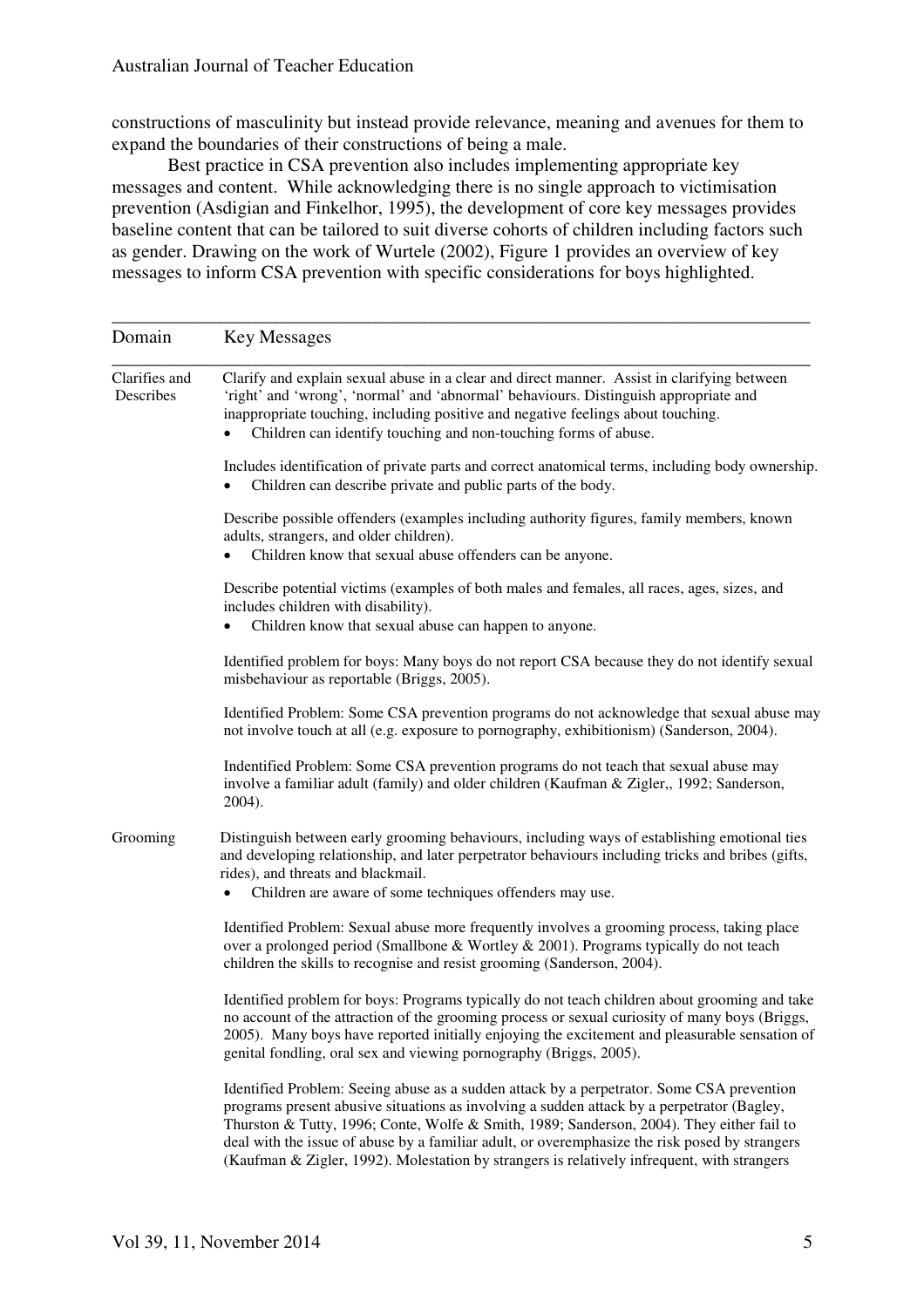### Australian Journal of Teacher Education

|                                 | believed to be responsible for only 10–20 per cent of reported child sexual assaults (McCurdy,<br>& Daro, 1994).                                                                                                                                                                                                                                                                                                                                                                                                                                                                                                                                                           |
|---------------------------------|----------------------------------------------------------------------------------------------------------------------------------------------------------------------------------------------------------------------------------------------------------------------------------------------------------------------------------------------------------------------------------------------------------------------------------------------------------------------------------------------------------------------------------------------------------------------------------------------------------------------------------------------------------------------------|
| Secrets                         | Consider good and bad secrets<br>Children know that bad secrets need not be kept.                                                                                                                                                                                                                                                                                                                                                                                                                                                                                                                                                                                          |
|                                 | Identified problem for boys: Boys in particular have been found to attribute abuse as their fault<br>and are reluctant to report (Briggs, 2005). Additionally, boys have a tendency to keep abuse<br>secret whether asked to do so or not and these issues are not traditionally addressed in CSA<br>programs (Briggs & McVeity, 2000).                                                                                                                                                                                                                                                                                                                                    |
| Feelings                        | Not to rely on good or bad feelings<br>Children know what sexual abuse is and don't rely on feelings to determine whether<br>something is right or wrong.                                                                                                                                                                                                                                                                                                                                                                                                                                                                                                                  |
|                                 | Identified problem for boys: Failure to acknowledge the possibility of pleasurable responses<br>may increase victims' guilt and shame about their experiences (Finkelhor, 1984, Sanderson,<br>2004). When boys want to escape the abuse they often feel it was their fault and are reluctant to<br>report (Briggs, 2005).                                                                                                                                                                                                                                                                                                                                                  |
|                                 | Identified Problem: Often CSA programs teach children to trust their feelings as indication that<br>something is not right. These feelings can include butterflies in the stomach and sweaty palms.<br>However many CSA prevention programs do not acknowledge 'bad' touch may actually feel<br>good (Whetsell-Mitchell, 1995).                                                                                                                                                                                                                                                                                                                                            |
| <b>Strategies</b><br>And skills | Develop supportive strategies                                                                                                                                                                                                                                                                                                                                                                                                                                                                                                                                                                                                                                              |
|                                 | Children develop a support network of trusted adults<br>٠<br>Children ask trusted adults to be part of their support network.<br>п<br>Children and adults have opportunities to build their rapport through communicating<br>٠<br>Children have a healthy self-concept<br>٠<br>Children understand safe body rules<br>٠<br>Confident could report unsafe behaviour<br>٠<br>Aware can reject inappropriate and unwanted touching<br>٠<br>Children know what to do if they experience sexual abuse<br>٠<br>Children appreciate individuality and differences, and respect of self and others.<br>٠                                                                           |
|                                 | Identified problem for boys: Boys need extensive practice problem solving sexual dilemmas and<br>the development of alternative skills that move beyond 'superhero' responses (Asidigin $\&$<br>Finkelhor, 1995; Grober & Bogat, 1994; Sanderson, 2004; Sang, 1994).                                                                                                                                                                                                                                                                                                                                                                                                       |
|                                 | Identified Problem: An understanding of inappropriate use of adult authority. Some CSA<br>prevention programs do not explain the appropriate use of adult authority. Perpetrators often use<br>their authority to sexually exploit children (Bogat & McGrath, 1993) because children find it<br>difficult to resist the authority of an adult (Pelcovitz, Adler, Kaplan, Packman & Kreiger, 1992).                                                                                                                                                                                                                                                                         |
| Disclosure                      | Support, promote and practice disclosure.<br>Children know how to select their support network of trusted adults.<br>Children know to keep telling their support network of trusted adults until something is<br>٠<br>done.<br>Children practice skills training to enhance confidence and knowledge of ways to<br>٠<br>disclose.<br>Children have confidence in trusted adults to help<br>٠<br>Children recognise that teachers can help children to stay safe.<br>٠<br>Identified problem for boys: Internationally, boys are significantly less likely than girls to<br>disclose abuse at the time it occurred and take significantly longer to discuss their childhood |

experiences later in life (Stoltenborgh et al., 2011).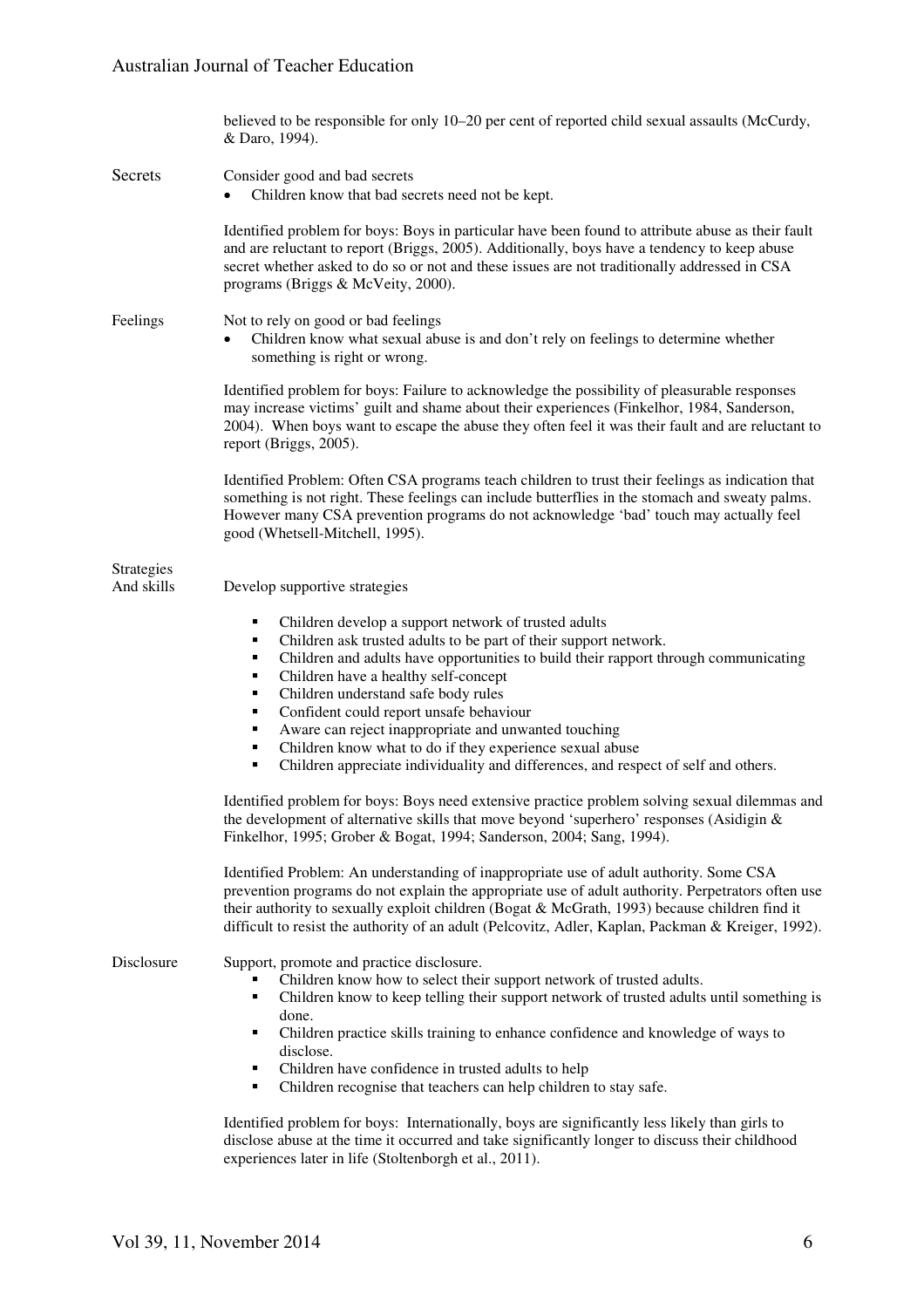| Not child's | Identified Problem: An important step in any CSA program is facilitating safe disclosure.<br>Children need to be able to identify responsible/safe adults in order for safe and effective<br>disclosure to occur (MacIntyre & Carr, 1999). Disclosures are often fraught with difficulties<br>especially for disabled children and many programs do not specifically address the disclosure<br>process (Briggs & McVeity, 2000).                                                                                                                            |
|-------------|-------------------------------------------------------------------------------------------------------------------------------------------------------------------------------------------------------------------------------------------------------------------------------------------------------------------------------------------------------------------------------------------------------------------------------------------------------------------------------------------------------------------------------------------------------------|
| Fault       | Emphasize that abuse is not acceptable and never the fault of the child.                                                                                                                                                                                                                                                                                                                                                                                                                                                                                    |
|             | Children know that sexual abuse is illegal and never their fault.<br>٠                                                                                                                                                                                                                                                                                                                                                                                                                                                                                      |
|             | Children understand value and act according to their self-worth.<br>٠                                                                                                                                                                                                                                                                                                                                                                                                                                                                                       |
|             |                                                                                                                                                                                                                                                                                                                                                                                                                                                                                                                                                             |
|             | Identified problem for boys: As grooming is often a prolonged and carefully planned process,<br>even when the abuse becomes violent, boys have been found to continue to believe that their<br>abusers loved them and it was their own fault that they suffered pain (Briggs, 1994, 2007).                                                                                                                                                                                                                                                                  |
|             | Identified Problem: Long-term psychological harm of CSA includes post-traumatic stress<br>disorder, guilt and self-blame (Gaskill & Perry, 2011). Boys especially are often made to feel<br>that abuse was their fault (Briggs, 2005). To address guilt and self-blame prevention programs<br>should include additional material designed to improve children's self-esteem as children will<br>low self-esteem are more likely to suffer sexual victimisation and believe it is their fault (Daro<br>& Salmon-Cox, 1994; Krivacska 1990; Sanderson, 2004). |
|             |                                                                                                                                                                                                                                                                                                                                                                                                                                                                                                                                                             |

#### **Figure 1: CSA Prevention Key Messages**

Key messages presented in CSA prevention programs need also to be tailored to suit the diverse population of children. Subgroups include children with problem sexual behaviour (O'Brien, 2009), Indigenous children (O'Brien, 2009), children with disability (Briggs & McVeity, 2000), children from low socioeconomic communities (Briggs & Hawkins, 1994), and children of different ages (Tutty, 2000). Additionally, CSA prevention should take into consideration issues associated with gender (Asdigian & Finkelhor, 1995; Briggs, 2007; Paine & Hanson, 2002). As demonstrated, boys require specific consideration as they tend to believe that they have less risk of being sexually abused (Dziuba-Leatherman & Finkelhor, 1994; Briggs, 2007) and can be less enthusiastic about CSA programs (Finkelhor & Dziuba-Leatherman, 1995). While a framework of key messages (for example Figure 1) offers a starting point for CSA curriculum, the mode of delivery for these messages is also significant in supporting student learning and address barriers to boys' engagement in prevention programs. Computer games are one such mode of delivery for facilitating the presentation of key messages and the prevention of CSA with boys.

#### **A Games-Based Approach to CSA Prevention**

A compelling case has been made for educationalists to learn from digital gamesbased approaches to learning (DEECD, 2011; Gee, 2003, 2005, 2008; Ito et al., 2009; Jenkins et al., 2006; Klopfer, Osterwil & Salen, 2009; Johnson et al., 2011). Serious games have the potential to provide learning environments for problem solving spaces and use continual learning pathways to mastery through entertainment and pleasure (DEECD, 2011; Gee, 2005; Klopfer, Osterweil & Salen, 2009). They employ computer-based entertainment technology to teach, train, or change behaviour (Baranowski, Buday, Thompson & Baranowski , 2008). Serious games can be designed to solve a problem or enhance wellbeing, and their use is emerging in education, health care, scientific exploration, emergency management and other disciplines (Aldrich, 2009; Lazurus, 2012). Games that unite significant content with play can layer social issues, helping players gain new perspectives through active engagement (Johnson et al., 2011). As many have argued there is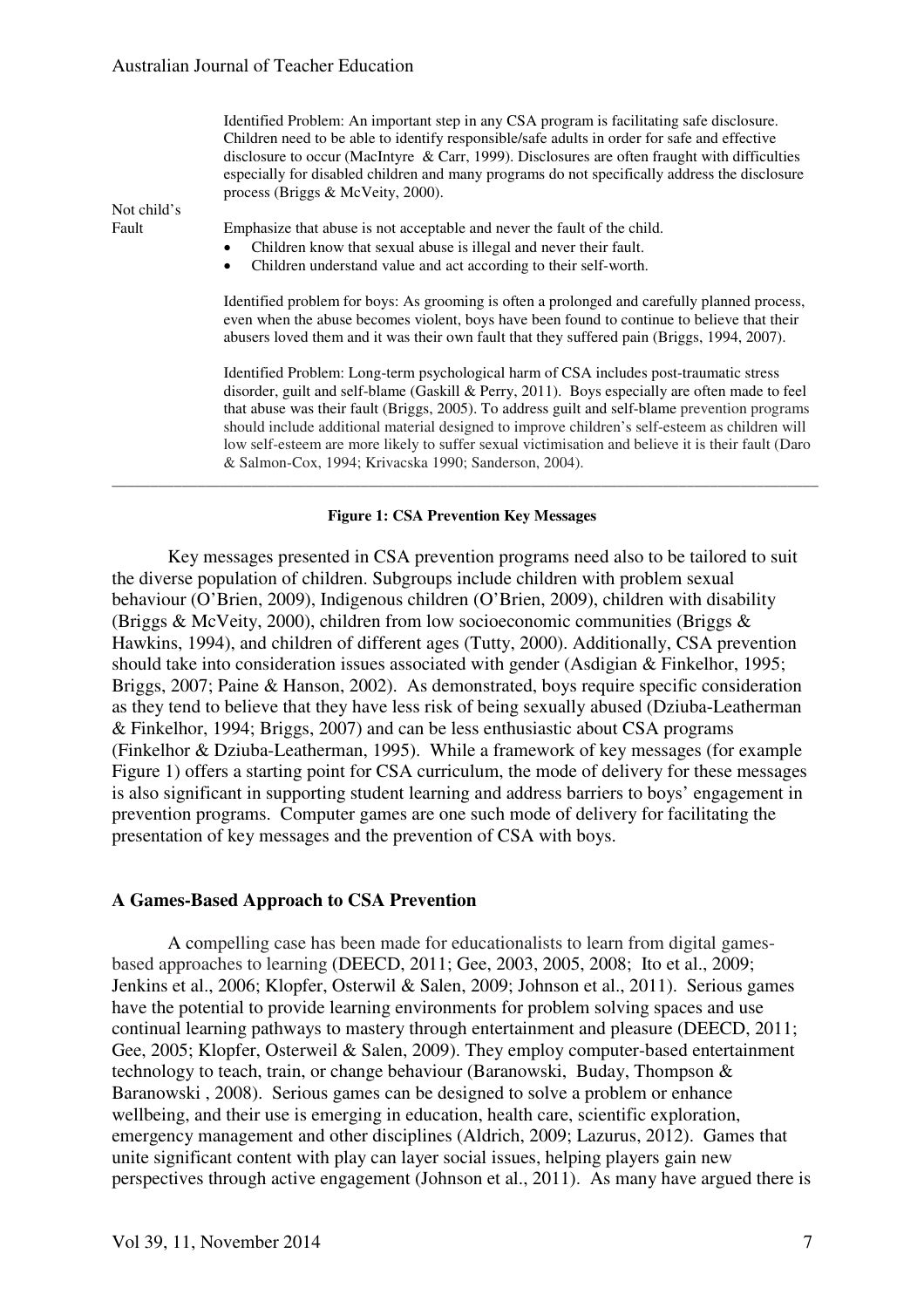an increasingly important role for games in education and learning (see for example: DEECD, 2011; Gee, 2008; Ito et al., 2009; Jenkins et al., 2006; Johnson et al., 2011; Prensky, 2005, 2007). Moreover, while traditionally believed to be dominated by boys and young men, the video games market is changing with girls and women participating (Brand et al., 2003; Brand, 2012). In fact, new media forms have altered how children socialise and learn, and raise a new set of issues that educators, parents, and policymakers need to consider when conceptualising learning and in particular, game-based learning (DEECD, 2011; Ito & Bittanti. 2009; Jenkins et al., 2006; Learning and Teaching Scotland, 2010; Johnson et al, 2011).

Games are an important medium in contemporary culture and young people's experiences, and are used as resources to support the educational aims, objectives and planned outcomes of teachers (DEECD, 2011; Futurelab, 2009). One of the many benefits of digital games is the facilitation of opportunities to 'learn through doing' (Kirriemuir & McFarlane, 2004). Significantly, gaming has been viewed as intensely pro-social in ways that normal classroom routines are often not (Futurelab, 2009; Johnson et al., 2011). The social element provides opportunities to enhance relationships between students, as well as between students and their teachers (Futurelab, 2009). The potential for computer games to support the development of relationships within the school setting has been identified by teachers as perhaps the most valuable outcome of game-based educational activity (Futurelab, 2009). As relationship building is an important factor for CSA prevention, a games-based approach has the potential to strengthen healthy relationships with peers, students support networks and with teachers.

 Custom built computer games for CSA prevention also have the potential to develop broader relationships and learning opportunities as game play is extended into the home to involve trusted adults or parents. This is an important consideration as CSA prevention programs need to actively involve children, parents, teachers, officials, key organisations, and the wider community (NCMEC, 1999). Best practice includes facilitating conversations around CSA and encouraging strong support networks between children and trusted adults to remove secrecy improve communication and foster closer school, teacher, parent and child relationships. A games-based approach also facilitates productive learning as players discover by experience and receive immediate feedback with opportunities to try again; there are opportunities for players scaffolding and opportunities to learn from the experiences of other players and learn about "ways of being in the world" (Gee, 2008). A games-based approach that develops CSA key messages by mapping appropriate content within a game framework can also provide richly designed spaces to help the player solve a problem and model environments, behaviours and concepts that allow the player to be lead from the concrete to the abstract (Gee, 2008).

The prevalence of dedicated gaming platforms and Personal Computers in homes also encourages a games-based approach to learning about CSA prevention. In 2011, The Centre for New Media Research at Bond University and the Interactive Entertainment Association of Australia commissioned a national survey to provide data on the importance of games in Australia. A random sample of 3533 woman, men, girls and boys who represented their households responded to more than 80 questions in an online survey. Ninety-nine per cent indicated theat they owned a PC and the 94 per cent of children aged between 6 and 15 play digital games (Brand, 2012). Of note, digital games are no longer a solitary activity as 70 per cent of those surveyed indicated that they played digital games with others either in the same room or over the internet (Brand, 2012). Moreover, there is evidence to suggest that games may offer an effective medium for delivering effective CSA prevention programs.

An example of a games-based approach to child sexual abuse prevention is the recently launched Orbit, an online, free and equal access, games-based educational approach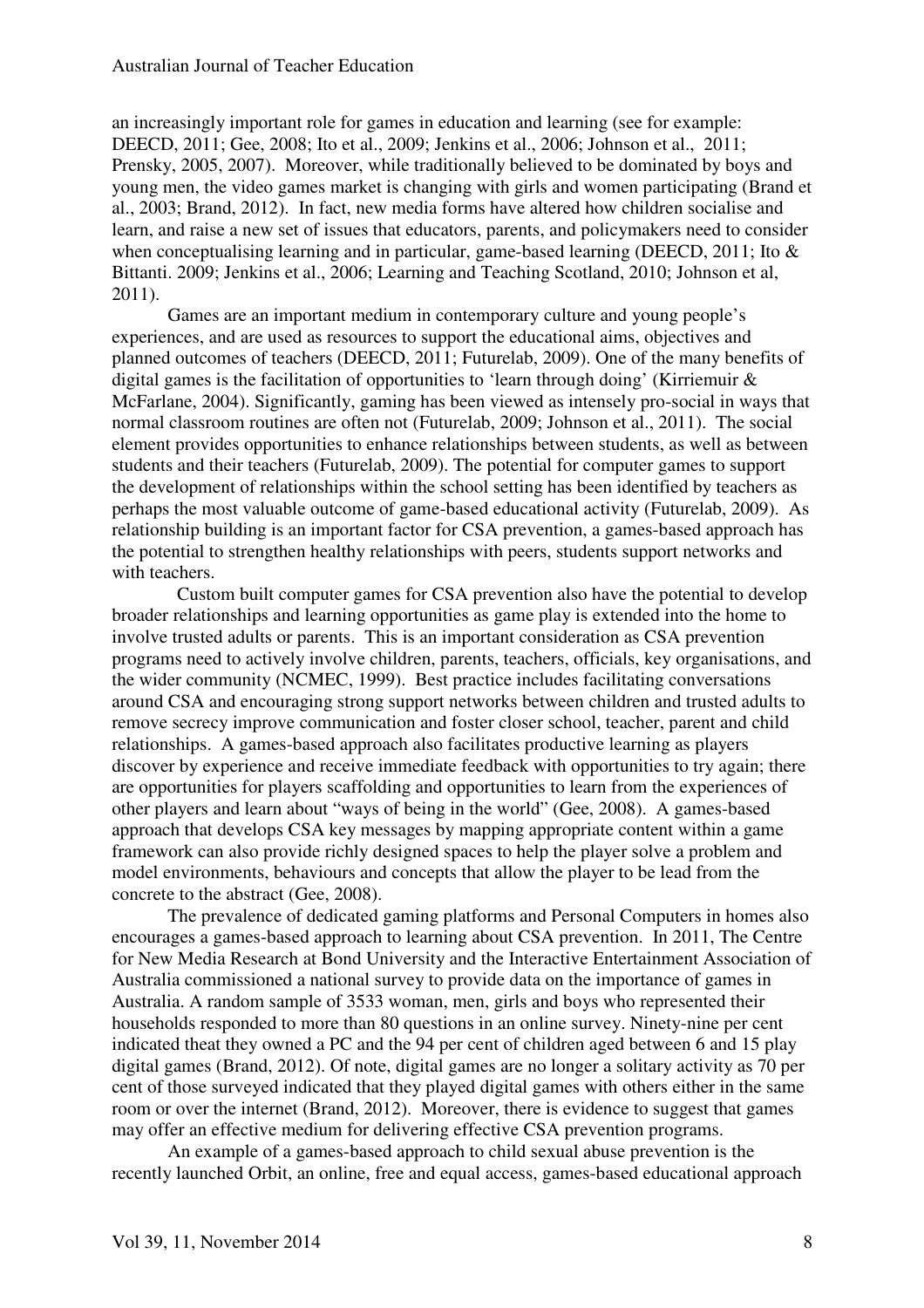to CSA prevention for children. The authors have been involved in the development of the space-themed, interactive game ( www.orbit.org.au) that was designed for use in classrooms to help children aged 8-10 learn how to be safe from sexual abuse. It features a range of activities that help build confidence, well-being and problem-solving skills. The design and development of Orbit has been previously reported (Scholes, Jones, Stieler-Hunt & Rolfe , 2014). Evaluation of this games-based approach to child sexual abuse prevention is forthcoming.

### **Gaming and Qualities of Effective CSA Prevention Programs**

Our review of effective CSA prevention programs suggests that a well-designed program can be effective in developing sexual abuse prevention and disclosure skills (Kenny, 2009; MacIntyre & Carr 2000; Sanderson, 2004; Wurtele & Owens, 1997; Wurtele, 2002) and that the attributes of serious games can overcome many of the challenges identified in facilitating effective CSA prevention. Best practice would include mapping core key messages within a custom built digital game to provide consistent dissemination within diverse contexts. Furthermore, working within a gaming paradigm provides child safety prevention programs with a method for using the identified qualities of effective prevention programs such as active participation, specific skills training, multiple program components (including parental involvement and support from other trusted adults), individualised instruction, lower teacher to child ratios, and a comprehensive implementation embedded within the school curriculum throughout the year (Davis, & Gidycz,, 2000; Luna & Finkelhor, 1998; NCMEC, 1999; Sanderson, 2004; Wurtele, 2009). A framework to consider how qualities of effective prevention programs can be addressed within a games-based environment provides a starting place for any program development. Table 2 provides a summary of the qualities of effective prevention advocated by Sanderson (2004) and how a games-based approach can respond to those considerations:

| Quality of effective<br>prevention programs | How a games-based approach can address this quality                                                                                                                                                                                                                                                                                                                                                                                                                                                                                                                                                                                                                                                                                                                                                                                                                  |
|---------------------------------------------|----------------------------------------------------------------------------------------------------------------------------------------------------------------------------------------------------------------------------------------------------------------------------------------------------------------------------------------------------------------------------------------------------------------------------------------------------------------------------------------------------------------------------------------------------------------------------------------------------------------------------------------------------------------------------------------------------------------------------------------------------------------------------------------------------------------------------------------------------------------------|
| Active participation                        |                                                                                                                                                                                                                                                                                                                                                                                                                                                                                                                                                                                                                                                                                                                                                                                                                                                                      |
|                                             | Good games intrinsically motivate players and active participation is required to progress.<br>Some common motivations for playing games include immersion, excitement, reward and<br>challenge. These combine to build an emotional connection between the player and the<br>game; the player has a sense of agency, they feels that their decisions matter and make a<br>difference to the game-world. Players may also develop empathy for the game characters.<br>A games-approach can inspire enthusiastic participation by using an adventure genre of<br>game that is popular with both genders in its target population of 8-10 years (Brand,<br>Borchard, & Holmes, 2008). An adventure game is a playable story, where players can<br>create an avatar in their own likeness. An adventure game can provide differentiated<br>pathways for boys and girls. |
| <b>Explicit training</b>                    |                                                                                                                                                                                                                                                                                                                                                                                                                                                                                                                                                                                                                                                                                                                                                                                                                                                                      |
|                                             | Although games give the player a sense of agency, games are also a controlled<br>environment. A game can guide the player's experience whilst maintaining their sense of<br>agency and their immersion in the game environment. Therefore games can provide<br>explicit training through game experiences, consequences of in-game actions, game<br>tutorials and just-in-time training. In addition, the influence of the game can bleed into the<br>real world through guided discussions and other related learning activities. Thus, explicit<br>training can be effectively conducted both in the game and out of the game. Furthermore,<br>as the player already knows and cares about the game, games can be effective stimuli for<br>out-of-game learning.                                                                                                   |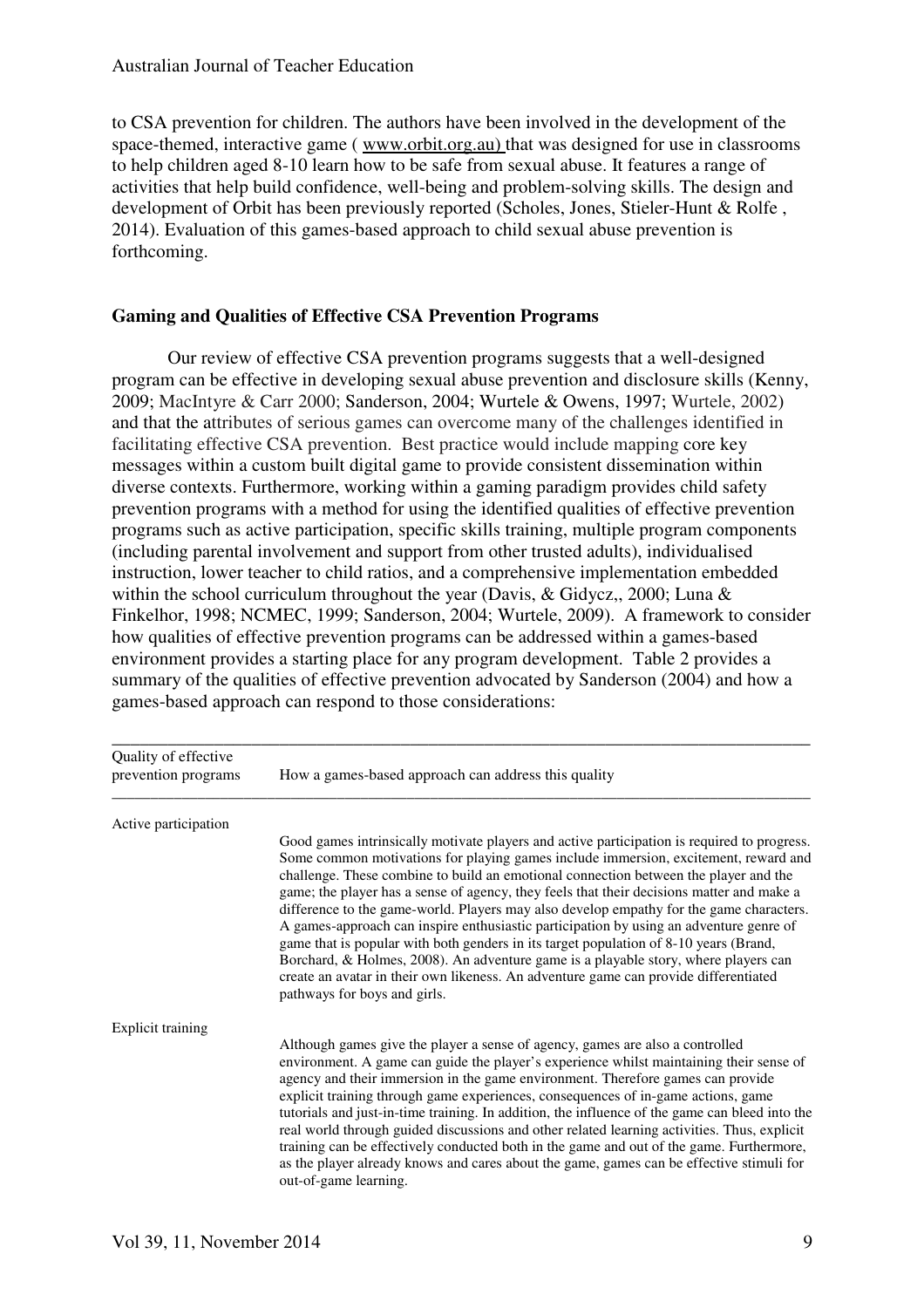| Standardized materials |                                                                                                                                                                                                                                                                                                                                                                                                                                                                                                                                                                                                                                                                                                                                                                                                                                                 |
|------------------------|-------------------------------------------------------------------------------------------------------------------------------------------------------------------------------------------------------------------------------------------------------------------------------------------------------------------------------------------------------------------------------------------------------------------------------------------------------------------------------------------------------------------------------------------------------------------------------------------------------------------------------------------------------------------------------------------------------------------------------------------------------------------------------------------------------------------------------------------------|
|                        | The controlled environment of computer games allows materials to be standardised. In<br>addition, they offer immediate feedback and can assess how players are mastering key<br>learnings and offer the opportunity for them to try again if necessary. In addition, learning<br>game designers may also providing standardised companion materials such as lesson<br>plans and discussion guides to accompany the game. A game developed with a story and<br>accompanying mini-games provides opportunities to embed key messages relevant for<br>both genders. Although children should be able to customise their interaction with the<br>game, all children will ultimately experience the same game content and at their own<br>pace. Standardised teacher training materials, lesson plans and discussion guides can also<br>be provided. |
| Integrated into        |                                                                                                                                                                                                                                                                                                                                                                                                                                                                                                                                                                                                                                                                                                                                                                                                                                                 |
| school curriculum      |                                                                                                                                                                                                                                                                                                                                                                                                                                                                                                                                                                                                                                                                                                                                                                                                                                                 |
|                        | Learning games are increasingly providing flexible models for integration into school's<br>curriculum for example Gamestar Mechanic (E-Line Media, 2012) and Lure of the<br>Labyrinth (BrainPop, 2012). A game that provides teachers with suggested lesson plans<br>for use with the game as well as optional activities would be ideal. These lesson plans can<br>be mapped to curriculum. Within the Australian context this would mean embedding<br>activities that correspond with elements of the Australian National Curriculum<br>(Australian Curriculum and Assessment Authority [ACARA], 2012). A games-based<br>approach could also provide an online community for teachers to share examples of game<br>integration with their curriculum and to exchange teacher developed resources and<br>activities.                           |
| Longer programs        |                                                                                                                                                                                                                                                                                                                                                                                                                                                                                                                                                                                                                                                                                                                                                                                                                                                 |
|                        | A games-based approach should include associated companion activities are designed to<br>be conducted over a number of weeks. The game can be divided into chapters and for<br>classroom delivery each chapter and associated companion lessons would be conducted<br>over a one or two week period. The game should also be designed to allow repeated play,<br>by challenging children to complete optional levels, unlock rewards and achieve high<br>scores.                                                                                                                                                                                                                                                                                                                                                                                |
| Parental involvement   |                                                                                                                                                                                                                                                                                                                                                                                                                                                                                                                                                                                                                                                                                                                                                                                                                                                 |
|                        | Learning games are increasingly providing information for parents (see for examples Lure<br>of the Labyrinth, [BrainPop, 2012] and Mathletics [3P Learning, 2012] both via their<br>website and information packs. Similarly, a games-based approach could have a<br>comprehensive website and introduction pack for parents but importantly also allows<br>parents and other trusted adults to log into the game, to experience the learning first hand,<br>to track their child's progress so that they can provide meaningful support.                                                                                                                                                                                                                                                                                                       |
| Teacher education      |                                                                                                                                                                                                                                                                                                                                                                                                                                                                                                                                                                                                                                                                                                                                                                                                                                                 |
|                        | Learning games for schools should also provide training for teachers (see for examples<br>Lure of the Labyrinth [BrainPop, 2012], Gamestar Mechanic [E-Line Media, 2012]). This<br>training should to ensure that teachers and children gain most from use of the game in the<br>classroom and enable teachers to manage issues arising from using the game in the<br>classroom. The website could provide teacher training including more information about<br>child sexual abuse and what to do if a child discloses sexual abuse. In addition, teachers<br>could be encouraged to play the game themselves and be given special online tools and<br>access to play the game with their class, highlight key moments in the game, and manage<br>and monitor their class's progress.                                                           |

### **Figure 2: Qualities of Effective Prevention Programs**

Figure 2 highlights considerations of the qualities of effective prevention programs that are critical in the development of CSA prevention. Additionally, the mode of program delivery is also a significant consideration for engaging students in developing desired CSA learnings and skills. Pedagogies that draw on current educational understandings of what constitutes good practice in learning and teaching are significant considerations in the development of a contemporary CSA prevention program. A games-based approach develops key learnings and skills progressively within a fun and engaging environment. This approach additionally addresses current international government priorities to integrate ICT into learning in schools, responds to many issues problem issues in current programs by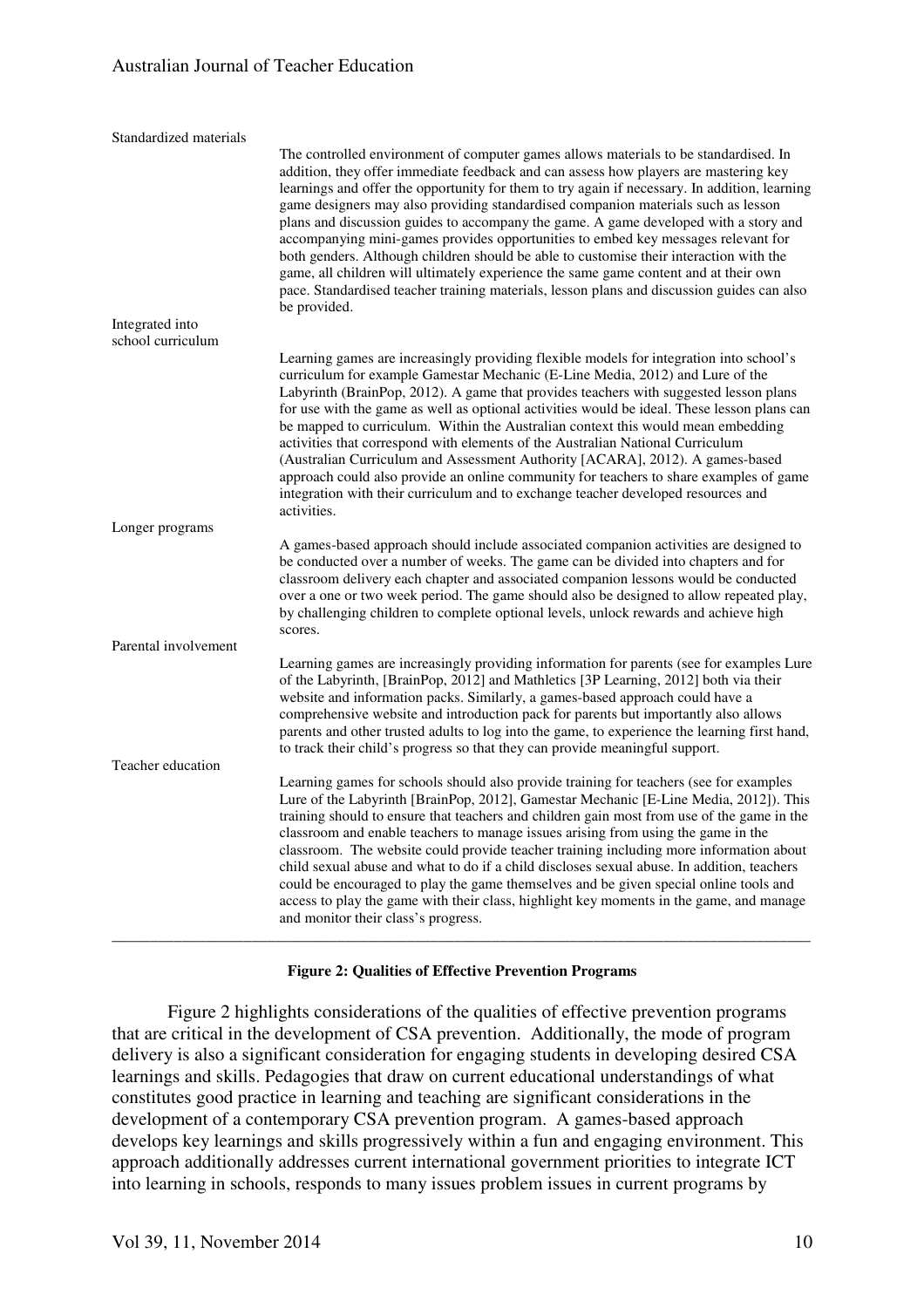standardizing materials and content while providing online equal access to students in diverse school contexts. The possibilities associated with a games-based approach also include addressing social justice issues as the program expands to include marginalised children (through geography or disability), children of both genders, teachers and parents. It is important to also note, that while the mobilizing of gaming for learning and wellbeing is in its infancy, new media have important implications for how young people engage in activities that they see as serious or productive work (DEECD, 2011; Ito & Bitantti, 2009; Johnson et al, 2011). Significantly, today's children learn through play the skills they will apply to more serious tasks later (Jenkins et al., 2006). In terms of CSA prevention and issues surrounding gender and the efficacy of approaches, it seems axiomatic that games-based programs offer an appropriate mechanism for mediating through the range of issues presented throughout this paper. For boys in particular, the evidence and ideas presented here also suggest that carefully designed game environments provide an effective platform for addressing many of the concerns noted by Briggs (2007) and other researchers in this important field of work.

### **References**

- Aldrich, C. (2009). The Complete Guide to Simulations and Serious Games. CA: Pfeiffer.
- Asdigian, N. L., & Finkelhor, D. (1995). What works for children in resisting assaults? Journal of Interpersonal Violence, *10*(4), 402-418.
- Australian Curriculum and Assessment Authority (2012). *Australian Curriculum.*  Sydney, The Authority.
- Bagley, C., Thurston, W., & Tutty, L. (1996). Understanding and preventing child sexual abuse, Volume 1, Children: Assessment, Social Work, and Clinical Issues, and Prevention Education*.* London: Ashgate Publishing.
- Baranowski, T., Buday, R., Thompson, D. & Baranowski, J. (2008). Playing for real: video games and stories for health-related behavior change. *American Journal of Preventive Medicine, 34*(1), 74-82.
- Bogat, G., & McGrath, M. (1993). Preschoolers, cognitions of authority, and its relationship to sexual abuse education, Child Abuse and Neglect, 17, 651-662.
- Bolton, F., Morris, L., & MacEachron, A. (1989). Males at Risk. Newbury Park, CA: Sage Publications.
- Boney-McCoy, S., & Finkelhor, D. (1995). Prior victimisation: A risk factor for child sexual abuse and for PTSD-related symptomatology among sexually abused youth. Child Abuse and Neglect, 19(12), 1401–1421.
- BrainPop (2012). Lure of the Labyrinth, Retrieved 25 June, 2013 from: http://labyrinth.thinkport.org/www/
- Brand, J.E. (2003). Don't criticize the effects of video games on kids, exploit them! On Line Opinion. (26 May). Retrieved  $5<sup>th</sup>$  August, 2013 from: http://www.onlineopinion.com.au/view.asp?article=366
- Brand, J. E. (2012). Digital Australia 2012*.* Gold Coast, Qld: Interactive Games and Entertainment Association,
- Brand, J., Borchard, J., & Holmes, K. (2008). Interactive Australia 2009*.* Gold Coast, Qld: Interactive Games and Entertainment Association.
- Briggs, F. (2005, March). Every school's worst nightmare: Child sexual abuse*.* Proceeding of the AW Jones Oration, Elder Hall, University of Adelaide (9 March).
- Briggs, F. (2007, October). The challenge of protecting boys from sexual abuse. Proceedings of the Australian Institute of Criminology Conference, Townsville, Qld (18-19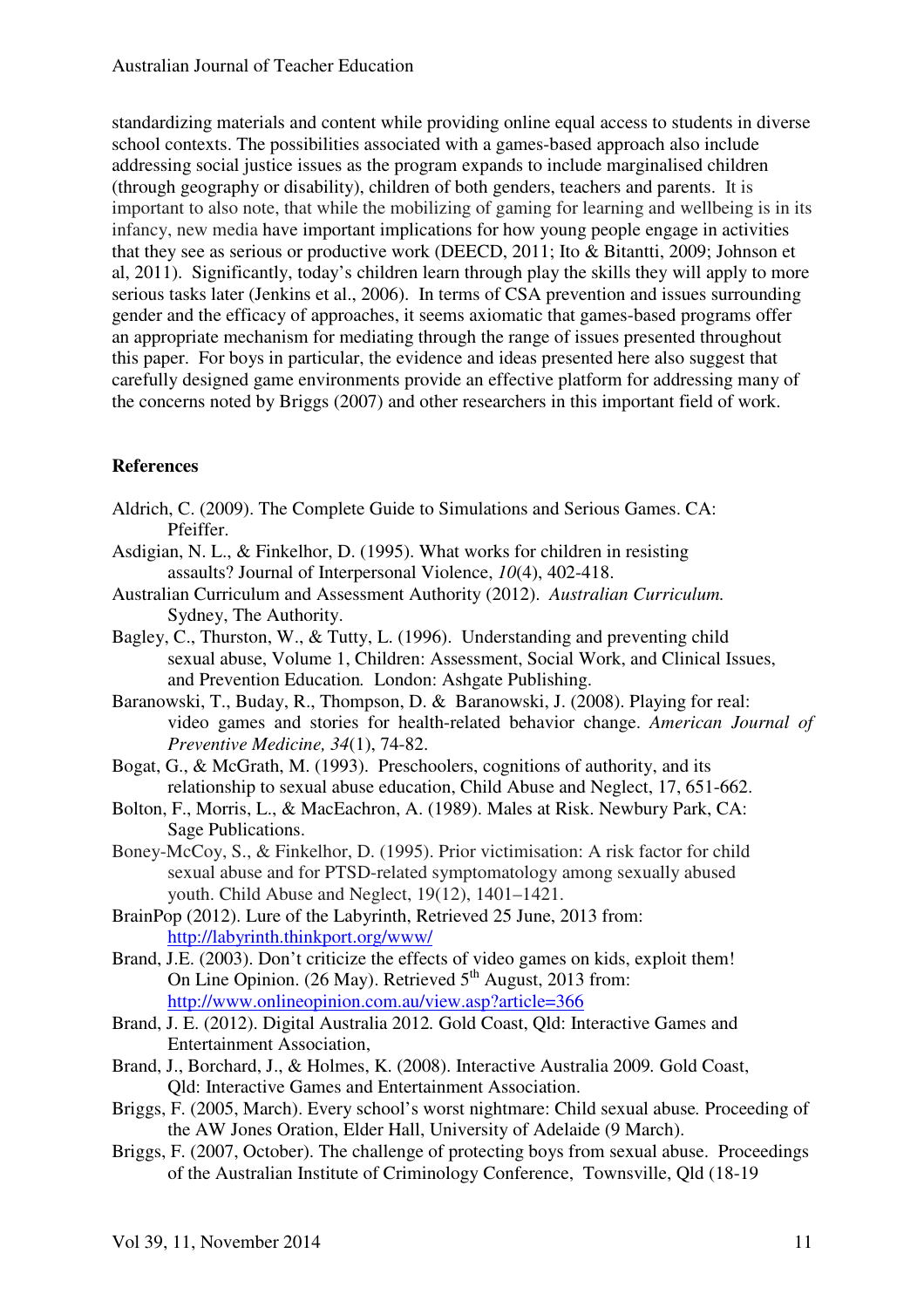October).

- Briggs, F. & Hawkins, R. (1994). Follow-up data on the effectiveness of New Zealand's national school based child protection program. Child Abuse & Neglect, 18(8), 635- 643. http://dx.doi.org/10.1016/0145-2134(94)90013-2
- Briggs, F., Hawkins, R., & Williams, M. (1994). A comparison of the childhood and family experiences of elderly incarcerated, convicted male child molesters and men who were sexually abused in childhood and have no convictions for sexual offences. Report for the Criminology Research Council. Adelaide, SA: University of South Australia.
- Briggs, F., & McVeity, M. (2000). Teaching Children to Protect Themselves: A Resource for Teachers and Adults who Care for Young Children. Crows Nest, NSW: Allen and Unwin.
- Cermak, P., & Molidor, C. (1996). Male victims of child sexual abuse. Child and Adolescent Social Work Journal, 1*3*(5), 385-400.
- Conte, J., Wolf, S., & Smith, T. (1989). What sexual offenders tell us about prevention strategies. Child Abuse and Neglect, *13*, 293-301.
- Coxell, A., King, M., Mezey, G., & Gordon, D. (1999). Lifetime, prevalence, characteristics, and associated problems of non-consensual sex in men: cross-sectional survey*.*  British Medical Journal*,* 318(7187), 846-850.
- Daro, D., & Salmon-Cox, S. (1994). Child Sexual Abuse Prevention Programs: Do They Work? Washington, DC: National Resource Center on Child Abuse and Neglect.
- Davis, M., & Gidycz, C. (2000). Child sexual abuse prevention programs: A meta-analysis. Journal of Clinical Child Psychology*, 29*, 257–265.
- Department of Education and Early Childhood Development (2011). Innovating with technology games-based learning research trials. Melbourne, Vic: Innovation and Next Practice Division Department of Education and Early Childhood Development, DEECD.
- DeVoe, E., & Faller, K. (1999). The characteristics of disclosure among children who may have been sexually abused. Child Maltreatment, *4*, 217-227.
- Dorais, M. (2002). Don't Tell: The Sexual Abuse of Boys. Montreal: McGill-Queen's University Press.
- Dube, R., & Herbert, M. (1988). Sexual abuse of children under 12 years of age: A review of 511 cases. Child Abuse and Neglect, 12, 321-330.
- Dziuba-Leatherman, J., & Finkelhor, D. (1994). How does receiving information about sexual abuse influence boys' perceptions of their risk? Child Abuse and Neglect, 18(7), 557-568.
- E-Line Media (2012). Gamestar Mechanic Online Gaming Program. Retrieved 10 October, 2014 from: http://gamestarmechanic.com/
- Feiring, C., Taska, L., & Lewis, M. (1999). Age and gender differences in children and adolescents adaptation to sexual abuse. Child Abuse and Neglect, 23, 115-128.
- Finkelhor, D. (1984). Child Sexual Abuse: New Theory and Research*.* New York: Free Press.
- Finkelhor D. (2009). The prevention of child sexual abuse. Future of Children, 19(2), 169- 194. http://dx.doi.org/10.1353/foc.0.0035
- Finkelhor, D., & Dziuba-Leatherman, J. (1995). Victimisation prevention programs: A national survey of children's exposures and reactions. Child Abuse and Neglect*,* 19, 129-139.
- Finkelhor, D., & Strapko, N. (1992). Sexual abuse prevention education: a review of evaluation studies. In D.J. Willis, E.W. Holder & M. Rosenberg (eds.), Prevention of Child Maltreatment. New York: Wiley.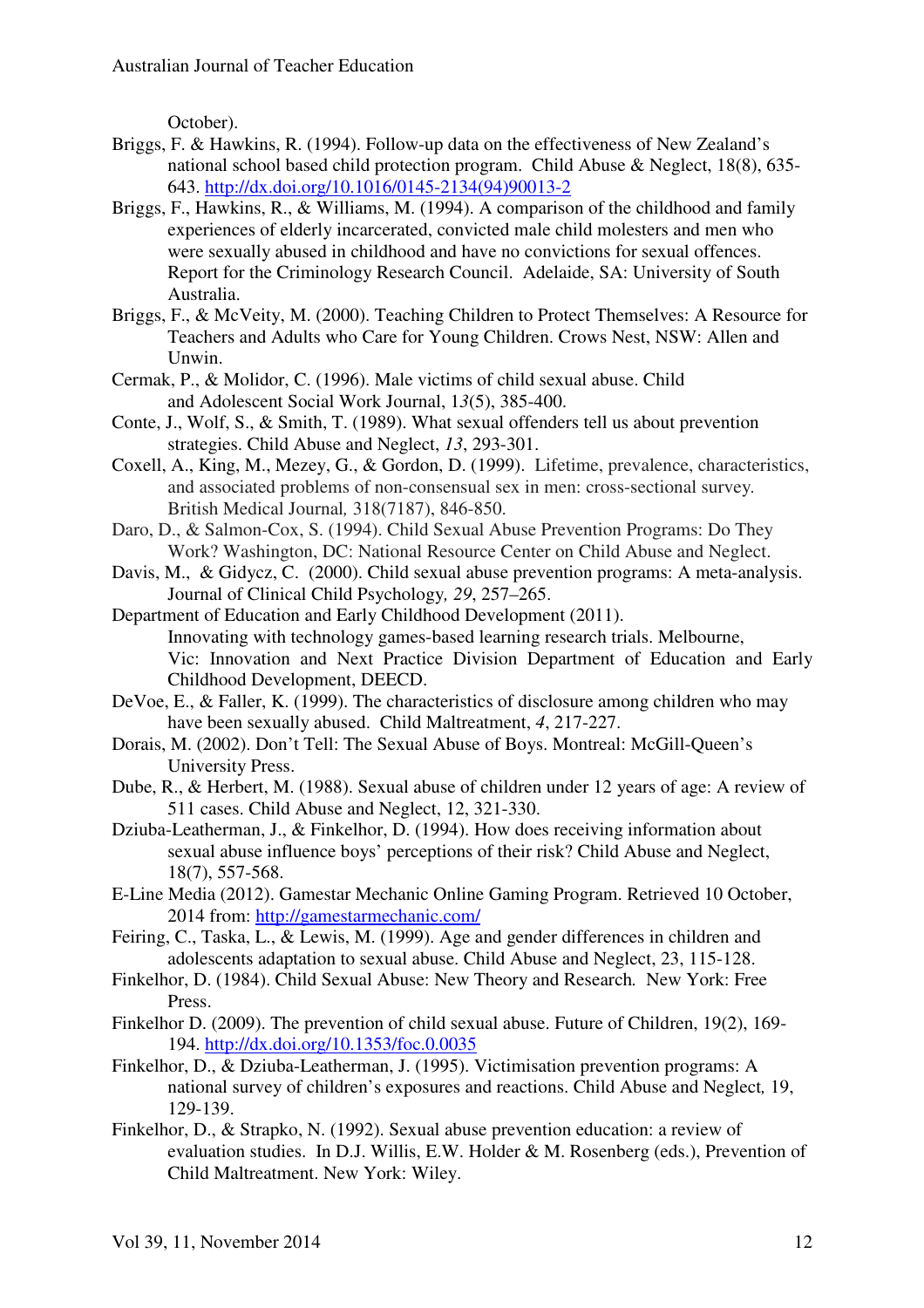- Fondacaro, K., Holt, J., & Powell, T. (1999). Psychological impact of childhood sexual abuse on male inmates: The importance of perception. Child Abuse and Neglect*,* 23, 361- 369.
- Futurelab. (2009). Computer Games, Schools and Young People: A Report for Educators on Using Computer Games for Learning. Retrieved 26 September, 20913 from www.futurelab.org.uk/projects/games-and-learning.
- Gaskill, R., & Perry, B. (2011). Child Sexual Abuse, Traumatic Experiences, and Their Impact on the Developing Brain*.* Paris: Goodyear-Brown.
- Gee, J. P. (2003). What Video Games Have to Teach Us About Literacy and Learning. New York: Palgrave Macmillan.
- Gee, J. P. (2005). Learning by Design: Good video games as learning machines. E-Learning  $2(1)$ , 5–16.
- Gee, J. P. (2008). Learning and games. In K. Salen (Ed.), The Ecology of Games: Connecting Youth, Games, and Learning. Cambridge, MA: The MIT Press. 21-40.
- Grober, J., & Bogat, G. (1994). Social problem solving in unsafe situations: Implications for sexual abuse education programs. American Journal of Community Psychology, 22*(*3), 399-414.
- Hunter, M. (Ed.) (1990). The Sexually Abused Male: Prevalence, Impact, and Treatment, Volume 1. Lexington, MA: Lexington Books.
- International Society for the Prevention of Child Abuse and Neglect (2010). World Perspectives on Child Abuse, Ninth Ed, San Diego: CA: The Society.
- Ito, M., Baumer, S., Bittanti, M., Boyd, D., Cody, R., & Herr, B. . . . Tripp, L. (2009). Hanging Out, Messing Around, and Geeking Out: Kids Living and Learning with New Media. Cambridge, MA: MIT Press.
- Ito, M., & Bittanti, M. (2009). Gaming. In M. Ito, S. Baumer, M. Bittani, et al. (Eds.), Hanging Out, Messing Around, and Geeking Out: Kids Living and Learning with New Media. Cambridge, MA: MIT Press, 195-242.
- Jenkins, H., Clinton, K., Purushotma, R., Robison, A. J., & Weigel. M. (2006). Confronting the Challenges of Participatory Culture: Media Education for the 21st Century. Chicago, IL: The John D. and Catherine T. MacArthur Foundation.
- Johnson, L., Smith, R., Willis, H., Levine, A., & Haywood, K., (2011). The 2011 Horizon Report. Austin, Texas: The New Media Consortium.
- Kaufman, J., & Zigler, E. (1992). The prevention of child maltreatment: programming, research, and policy. In D. Willis, E. Holden, & M. Rosenberg (eds), Prevention of Child Maltreatment: Developmental and Ecological Perspectives. New York: John Wiley & Sons.
- Kenny, M. (2009). Child sexual abuse prevention: Psychoeducational groups for preschoolers and their parents. The Journal for Specialists in Group Work, 34*(*1), 1- 19.
- Kirriemuir, J., & McFarlane, A. (2004). Report 8: Literature Review in Games and Learning. Bristo, UK: Futurelab.
- Klopfer, E., Osterweil, S., & Salen, K. (2009). Moving Learning Games Forward: Obstacles, Opportunities and Openness (White Paper). Cambridge, MA: The Education Arcade, Massachuesetts Institute of Technology.
- Knopp, F. (1986). Introduction. In E Porter (Ed.), Treating the Young Male Victim of Sexual Assault: Issues and Intervention Strategies. Syracuse, NY: Safer Society Press.
- Krivacska, J. (1990). Designing Child Sexual Abuse Prevention Programs: Current Approaches and a Proposal for the Prevention, Reduction and Identification of Sexual Misuse. Springfield, IL: Thomas
- Lamont, A. (2009). Evaluating Child Abuse and Neglect Intervention Programs. National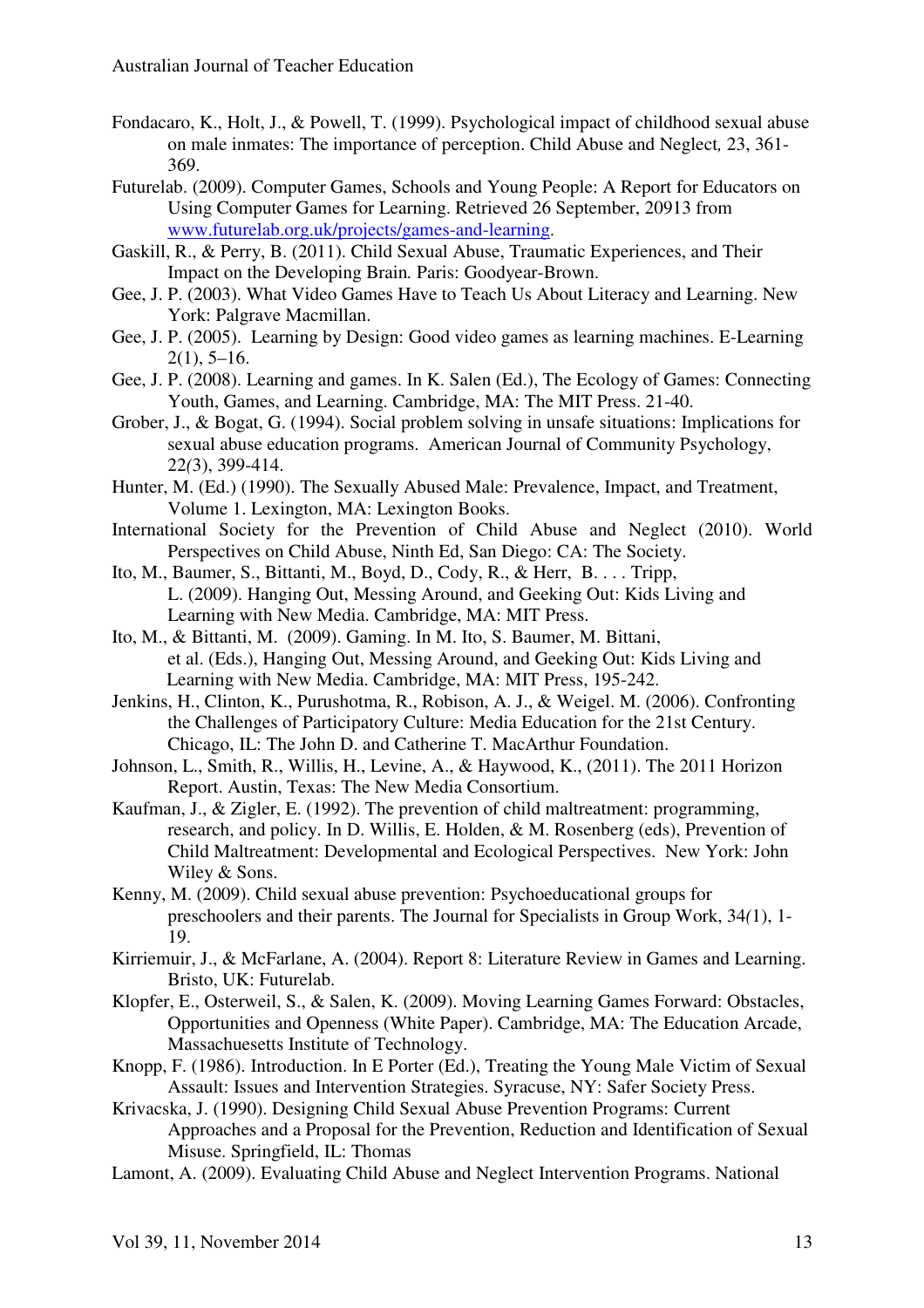Child Protection Clearinghouse. Melbourne, Vic: Australian Institute of Family Studies.

- Lazarus, M. (2012) Health games. Retrieved f22 July, 2013 from: http://www.archimage.com/health- games.cfm
- Learning and Teaching Scotland. (2010). Games-based Learning: Bringing Computer Games to the Classroom. Retrieved 18 November, 2012 from: http://www.ltscotland.org.uk/ictineducation/gamesbasedlearning/index.asp
- Luna, R., & Finkelhor, D. (1998). School Based Prevention Programs: Lessons for Child Victimisation Prevention, Center for Research on Crimes against Children, University of New Hampshire. Unpub. Retrived 29 May, 2013 from: http://www.unh.edu/ccrc/pdf/CV30.pdf
- MacIntyre, D., & Carr, A. (1999). Helping children to the other side of silence: A study of the impact of the stay safe programme in Irish children's disclosures of sexual violation. Child Abuse & Neglect, 23, 1327- 1340.
- MacIntyre, D. & Carr, A. (2000). Prevention of child sexual abuse: Implications of programme evaluation research. Child Abuse Review, 9, 183-199.
- McCurdy, K., & Daro, D. (1994). Current trends in child abuse reporting and fatalities. Journal of Interpersonal Violence, 9(4), 75.94.
- Nasjleti, M. (1980). Suffering in silence: the male incest victim. Child Welfare, 59(5), 269- 275.
- National Center for Missing and Exploited Children (1999). Guidelines for Programs to Reduce Child Victimisation: A Resource for Communities When Choosing a Program to Teach Personal Safety to children*.* Retrieved 11 October, 2013 from: http://www.missingkids.com/en\_US/publications/NC24.pdf
- O'Brien, W. (2009). Problem sexual behaviour in children: A review of the literature. CDF Reader, 7(4), 11-14.
- Orbit (2012) Sexual Abuse Prevention Program. Retrieved 12 February 2013 from www.orbit.org.au.
- Paine, M., L., & Hansen, D., J. (2002). Factors influencing children to self disclose sexual abuse. Clinical Psychology Review, 22(2), 271-295. http://dx.doi.org/10.1016/S0272- 7358(01)00091-5
- Pelcovitz, D., Adler, N., Kaplan, S., Packman, L., & Kreiger, R. (1992). The failure of a schoolbased child sexual abuse prevention program. Journal of the American Academy of Child and Adolescent Psychiatry, 31, 887-92. http://dx.doi.org/10.1097/00004583-199209000-00017
- Prensky, M. (2005). Listen to the natives. Educational Leadership (December 2005 / January 2006), 8-13.
- Prensky, M. (2007). How to teach with technology: keeping both teachers and students comfortable in an era of exponential change. In, Emerging Technologies of Learning. Volume 2, British Eduational Communiction and Technology Agency Report (Becta) Retrieved 19 August, 2013 from http://dera.ioe.ac.uk/id/eprint/1502
- Queensland Crime Commission and Queensland Police Service (2000) Child Sexual Abuse in Queensland: Offender Characteristics and Modus Operandi*.* Brisbane, Qld. Queensland Crime Commission and the Criminology Research Council
- Reinhart, M. (1987). Sexually abused boys. Child Abuse and Neglect, 11, 229-235. http://dx.doi.org/10.1016/0145-2134(87)90062-7
- Renk, K., Liljequist, L., Steinberg, A., Bosco, G., & Phares, V. (2002). Prevention of child sexual abuse: Are we doing enough? Trauma, Violence, & Abuse, 3, 68–84.